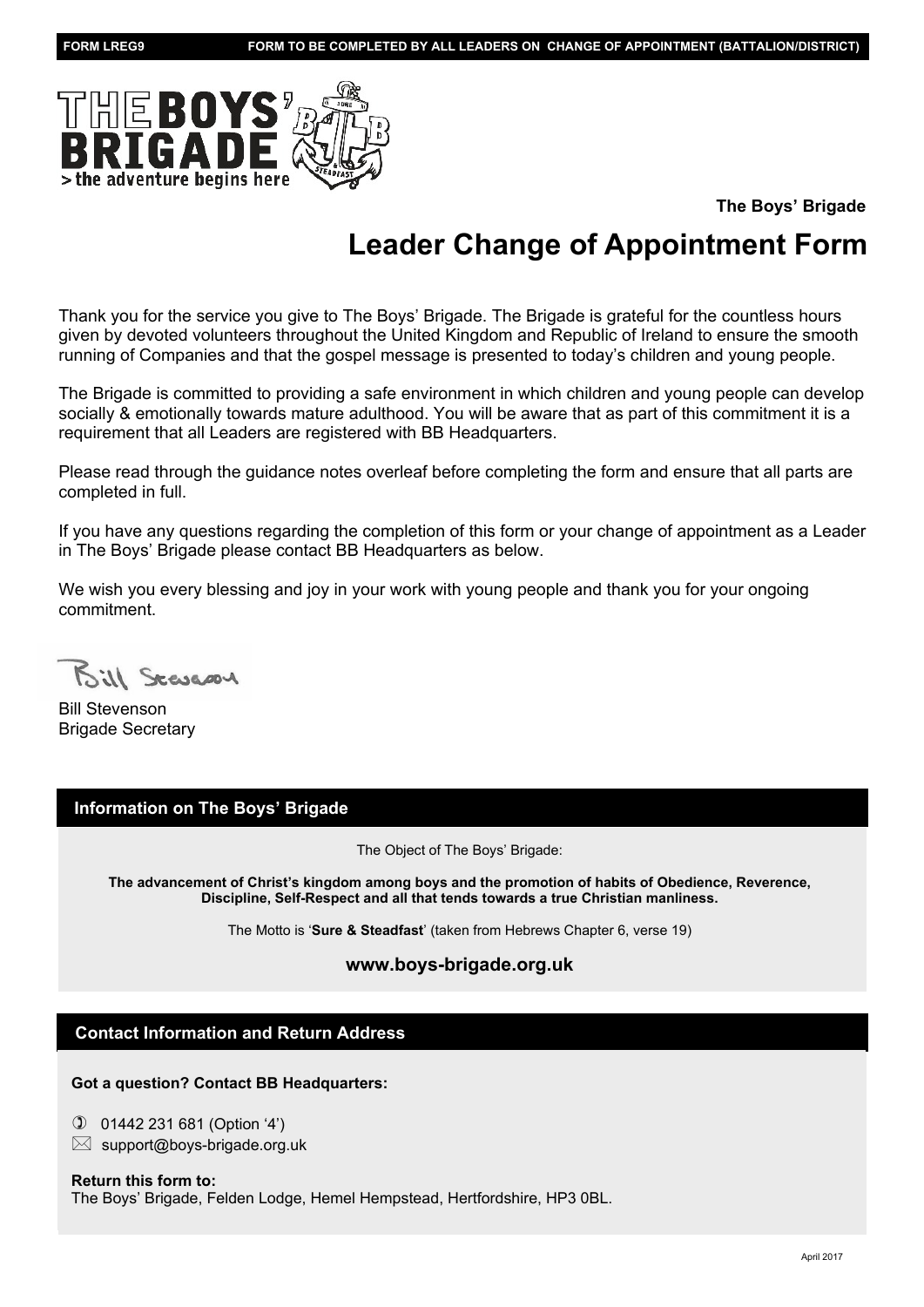The Church or other Christian organisation of which the Company a part will nominate for registration all leaders in the Company.

*The regulations governing the registration of leaders and officials are available on the BB website at: www.boys-brigade.org.uk*

The Boys' Brigade has the following categories of leader:

#### **Helper**

Those people over 18 years of age who are in sympathy with the objectives of The Boys' Brigade may be registered as Helpers. Typically, Helpers might assist with parts of the Battalion/District programme of activities. Helpers should NOT be given any responsibility for children and young people unless they have completed a Child Protection & Safety Module (through BB or an equivalent church course). After completion of this training, they may be given responsibility for children and young people at the Battalion/District Secretary's discretion.

#### **Residential Activity Helper**

Those people over 18 years of age who only assist with residential activities in the Battalion/District *(such as camps, holidays & expeditions)*.

#### **Reserve Officer** & **Battalion/District Official**

Officers not working in a Company.

#### **Administration Only**

 For individuals whose role with the Battalion or District will not involve unsupervised contact with or responsibility for children & young people and therefore will not be subject to a disclosure check. This category of appointment is only applicable to those registering as a Helper, Reserve Officer or Official.

#### **Please Note:**

**-** Battalion/District Chaplains are NOT required to complete re-registration. **-** Forms for Regional appointments are issued by Regional Headquarters.

### **Leader Categories Categories Cuidance on completion**

#### **Please ensure that:**

- you use **BLACK** ink only
- you write in **BLOCK CAPITALS**
- ALL writing is within boxes, a continuation sheet (blank A4 sheet attached to the form) should be used if required.
	- you complete **ALL boxes** (unless indicated optional)

#### **Guidance to the Applicant:**

- 1. ALL parts of section 1 'About You' MUST be completed.
- 2. Section 2 'Appointment' MUST be completed. Tick the appropriate box to indicate which category of Leader you are changing from and to; and complete the Battalion/District name as appropriate. Where this form is being completed to change appointment to '**Ad-**

**ministration Only**' then both the 'Current' and 'New' ap-<br>pointments above should be the same, and section 3 below pointments above should be the same, and section 3 should be completed.

- 3. Section 3 'Administration Only' MUST be completed with the declaration duly signed and dated where the applicant wishes to register for this category.
- 4. Section 4 'Declaration' MUST be completed by ALL
- applicants, and duly signed & dated. 5. Please pass on the form to your Battalion/District
- Secretary.

#### **Guidance to the Battalion/District Secretary:**

- 1. Please check that ALL sections (as appropriate for the appointment) have been completed.<br>2. Please sign and date the form in Se
- Please sign and date the form in Section 5 'Battalion/ District Nomination'.<br>Blease send the form
- Please send the form on to BB Headquarters (see address on the front of this form).

### **Important Notes**

**1.** The Brigade is *registered under the Data Protection Act*. Any leader may request a copy of information held by the Brigade. Please contact BB Headquarters. Information may also be held at Regional, District, Battalion or Company level and is also subject to the requirements of the Data Protection Act. Enquiries should be directed to BB Headquarters.

**2.** The Brigade *does not permit access to mailing lists* or leaders Information by third parties (except where an authorised service provider to The Boys' Brigade).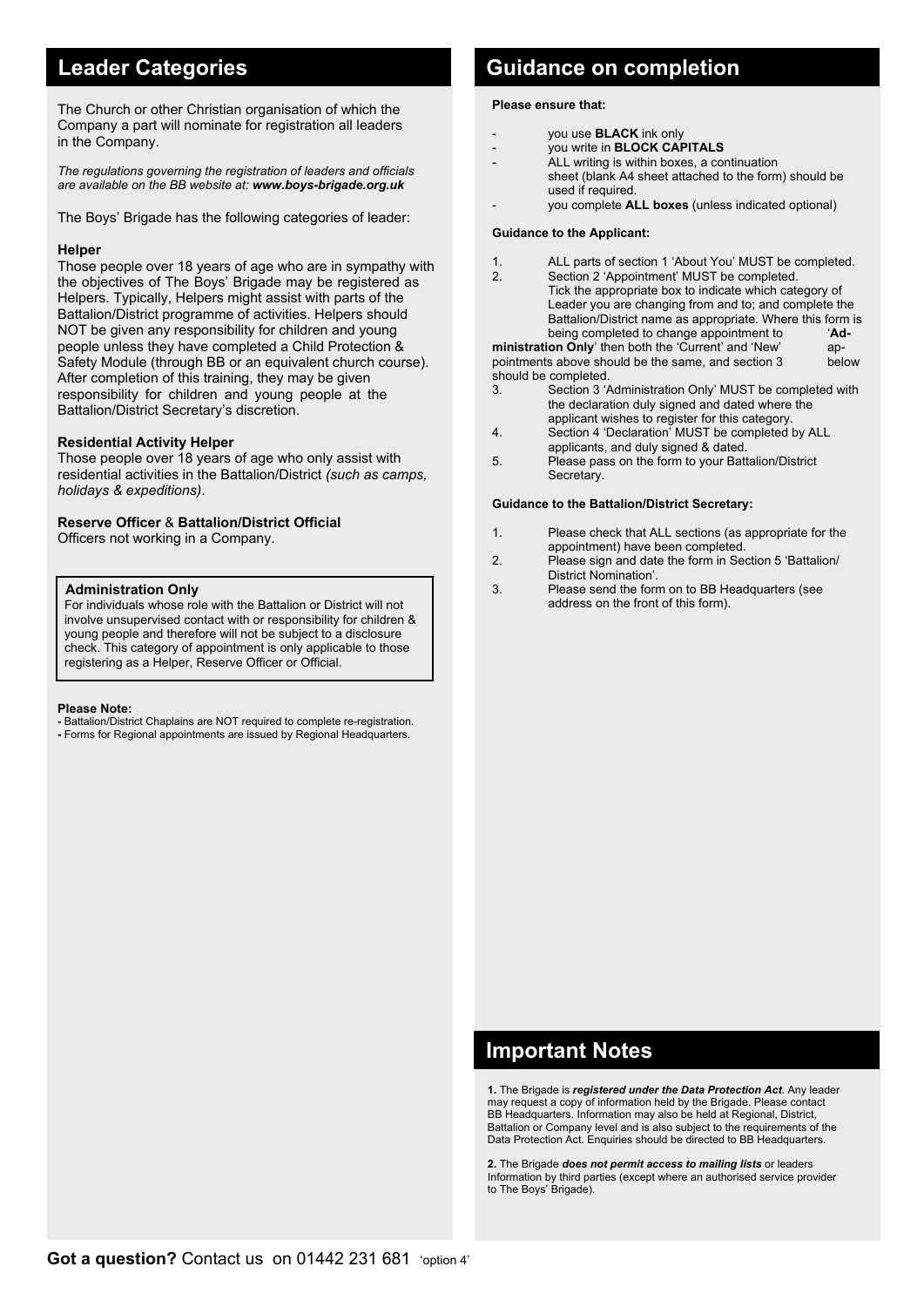### **The Boys' Brigade**

# **Leader Change of Appointment Form (Battalion/District)**

Г

HQ Reference

**PLEASE READ GUIDANCE NOTES BEFORE COMPLETING THIS FORM All parts of this form MUST be completed - Use Black Ink & Capital Letters**

| All parts of this form most be completed - Ose Diack lik & Capital Letters<br>TO BE COMPLETED<br><b>About You</b><br>1<br><b>BY APPLICANT</b> | TO BE COMPLETED<br>$\mathbf{2}$<br><b>Appointment</b>                                                                                    |
|-----------------------------------------------------------------------------------------------------------------------------------------------|------------------------------------------------------------------------------------------------------------------------------------------|
|                                                                                                                                               | <b>BY APPLICANT</b>                                                                                                                      |
| Leader Registration Number                                                                                                                    | <b>Battalion / District</b>                                                                                                              |
|                                                                                                                                               |                                                                                                                                          |
| Date of birth                                                                                                                                 | Please indicate your current appointment and your new<br>appointment for which you are registering below.                                |
|                                                                                                                                               | <b>Current</b><br>Helper<br><b>Reserve Officer</b><br>appointment:<br>Residential Activity Helper<br>Chaplain                            |
| Surname                                                                                                                                       | Official (President, Vice President, Secretary, Treasurer)                                                                               |
|                                                                                                                                               | Helper<br><b>Reserve Officer</b><br><b>New</b>                                                                                           |
| First name(s)                                                                                                                                 | appointment:<br>Residential Activity Helper<br>Chaplain                                                                                  |
|                                                                                                                                               | Official (President, Vice President, Secretary, Treasurer)<br>Where this form is being completed to change appointment to 'Administra-   |
| Title<br>Initials<br>Honours etc                                                                                                              | tion Only' then both the 'Current' and 'New' appointments above should be<br>the same, and section 3 below should be completed.          |
|                                                                                                                                               | Position (eg. Battalion Secretary or District President)                                                                                 |
| Address                                                                                                                                       |                                                                                                                                          |
|                                                                                                                                               | Other Current Position(s)                                                                                                                |
|                                                                                                                                               |                                                                                                                                          |
| Town                                                                                                                                          | TO BE COMPLETED BY                                                                                                                       |
|                                                                                                                                               | 3<br><b>Administration Only</b><br><b>APPLICANT</b> (if applicable)                                                                      |
| County                                                                                                                                        | My appointment is for 'Administration Only'<br>(only for appointments as a Helper, Reserve Officer, Official)                            |
|                                                                                                                                               | If you have ticked the box above you MUST sign the declaration below.                                                                    |
| Postcode                                                                                                                                      | Declaration for those registering as 'Administration Only':<br>I recognise that by registering in an "Administration Only" category      |
|                                                                                                                                               | my role will not involve unsupervised contact with or responsibility<br>for children & young people, as determined by the definition of  |
| Country:<br>Scotland<br>Republic of Ireland<br>England                                                                                        | regulated activity laid down by legislation. Therefore this role will not<br>be subject to a disclosure check.                           |
| Northern Ireland<br>Wales                                                                                                                     | I understand that if my role changes and is to involve unsupervised<br>contact with children & young people I must change my category of |
| Telephone (daytime)                                                                                                                           | leadership and undertake a disclosure check.                                                                                             |
|                                                                                                                                               | <b>Signed</b> (by Applicant)                                                                                                             |
| Telephone (evening)<br>$\mathcal{L}_{\mathcal{A}}$                                                                                            |                                                                                                                                          |
|                                                                                                                                               | Date                                                                                                                                     |
| E-mail Address                                                                                                                                |                                                                                                                                          |
|                                                                                                                                               |                                                                                                                                          |